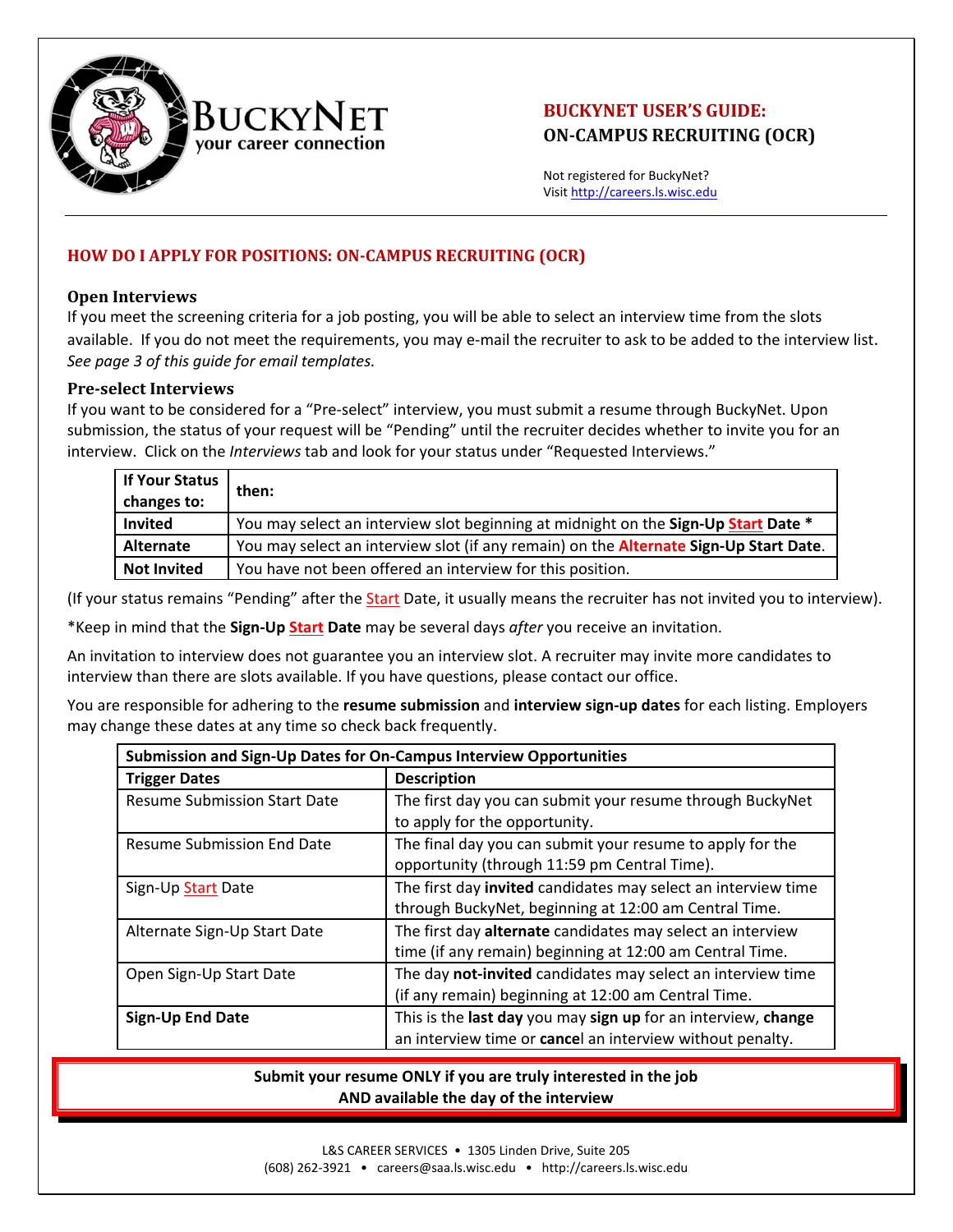### **INTERVIEW LATE CANCELLATION / NO SHOW POLICY**

The deadline for cancelling or changing interviews *without penalty* is called the **Sign‐Up End Date**. The **Sign‐ Up End Date** is typically 3‐4 days before an interview. It is set by the employer and is clearly identified in each job posting. Changes or cancellations may be made **online** through 11:59 pm Central Time on the **Sign‐Up End Date** and require no further notification to the employer or the Interview Center. Select the Interviews link on the navigation toolbar, find the interview you wish to change and click reschedule. You may then select a different time if one is available.

To change or cancel an interview *after* the **Sign‐Up End Date**, you must **notify L&S Career Services** at 1305 Linden Drive, Suite 205 or at 608‐262‐3921. Leave a message if you are calling outside of office hours. Do not e‐mail L&S Career Services to change or cancel your interview.

If you fail to report for an interview, or if you cancel an interview after the **Sign‐Up End Date**, your access to BuckyNet will be **BLOCKED** until you do both of the following:

- Meet with career services staff; and
- Write a letter of apology to the company recruiter

Note that "mock" interviews are considered the same as real interviews for purposes of this policy. Classes, employment, group projects and homework are not valid reasons to cancel interviews after the **Sign‐Up End Date**.

**Students who accumulate two late cancellations or "no‐shows" will have their BuckyNet privileges REVOKED for one academic year.**

# **ON‐CAMPUS INTERVIEW NOTES**

Note the **interview location** in the job posting. On‐campus interviews *usually* take place in the School of Business, 3295 Grainger Hall or at L&S Career Services, 1305 Linden Drive.

If you **do not meet the requirements** of a position listed on BuckyNet but would still like to apply, you may e‐mail your resume to the contact person listed in the lower right column of the job description screen. The recruiter will decide whether or not your qualifications and interest warrant an interview. L&S Career Services cannot put you on an interview schedule without permission from the recruiter.

On rare occasions, an employer may be forced to cancel scheduled interviews. If this happens, L&S Career Services will notify you as quickly as possible. **Make sure that the e‐mail and phone number listed on your BuckyNet profile are current**.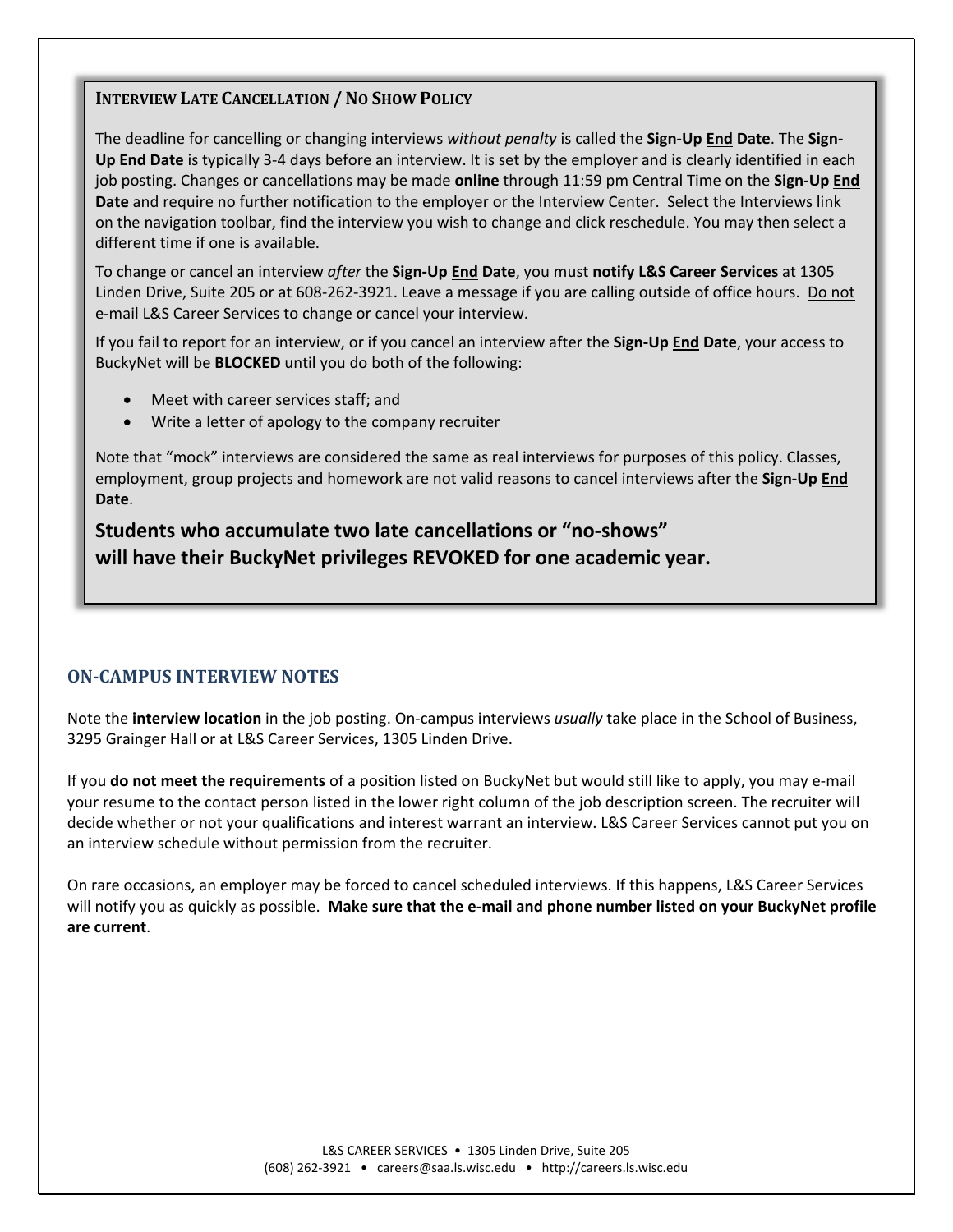# **STUDENT EMAIL TEMPLATE FOR ON‐CAMPUS INTERVIEWS (OCI)**

Many employers ask that students apply through BuckyNet as well as coordinate on-campus interviews. At times you may find that some employers have put limitations on the majors they are willing to consider, but often times they are willing to make exceptions (depending on the position). If you are interested in on‐campus interviews, here are strategies to help you based on 2 potential scenarios. Please read through both of the scenarios before calling our office. If neither of the below scenarios meet your needs, please call the L&S Career Services at 262‐3921 and we would be happy to assist.

### **Scenario #1 (company contact information is visible on BuckyNet):**

You find a position you would like to apply to in BuckyNet, but it says you are not eligible due to your major. Please email the company's contact listed on BuckyNet using the email template below. To find the contact information, please do the following:

Action:

- 1) Please click on "Jobs" and select BuckyNet.
- 2) Enter the company's specific name for "Keywords".
- 3) Click on the specific job title you are interested in and scroll down to the bottom of the screen displayed to find the contact information.
- 4) Email something similar to the sample email text below.

**NOTE: To be eligible to do on‐campus interviews, you must have a resume uploaded to BuckyNet.**

Text in RED below is meant for you to customize your email. Make sure to remember to take the parentheses out.

‐‐‐‐‐‐‐‐‐‐‐‐‐‐‐‐‐‐‐‐‐‐‐‐‐‐‐‐‐‐‐‐‐‐‐‐‐‐‐‐‐‐‐‐‐‐‐‐‐‐‐‐‐‐‐‐‐‐‐‐‐‐‐‐‐‐‐‐‐‐‐‐‐‐‐‐‐‐‐‐‐‐‐‐‐‐‐‐‐‐‐‐‐‐‐‐‐‐‐‐‐‐‐‐‐‐‐‐‐‐‐‐‐‐‐‐‐‐‐‐‐‐‐‐‐‐‐‐‐‐‐‐‐‐‐‐

Subject: To submit an application for an on-campus recruiting opportunity with (insert company name) through BuckyNet at UW‐Madison

Text of email:

Dear (insert company contact name if name is visible):

I am a UW‐Madison student majoring in (insert your major here). I am interested in applying for your (insert position name here) through BuckyNet. However, I noticed that the way the position is posted makes my major ineligible to apply. I believe I would make a strong candidate for your position, and I am writing to see if you would consider asking L&S Career Services at careers@saa.ls.wisc.edu to expand your list of majors on BuckyNet so that I can apply for your position.

I appreciate your time and the opportunity.

Sincerely,

(insert your name)